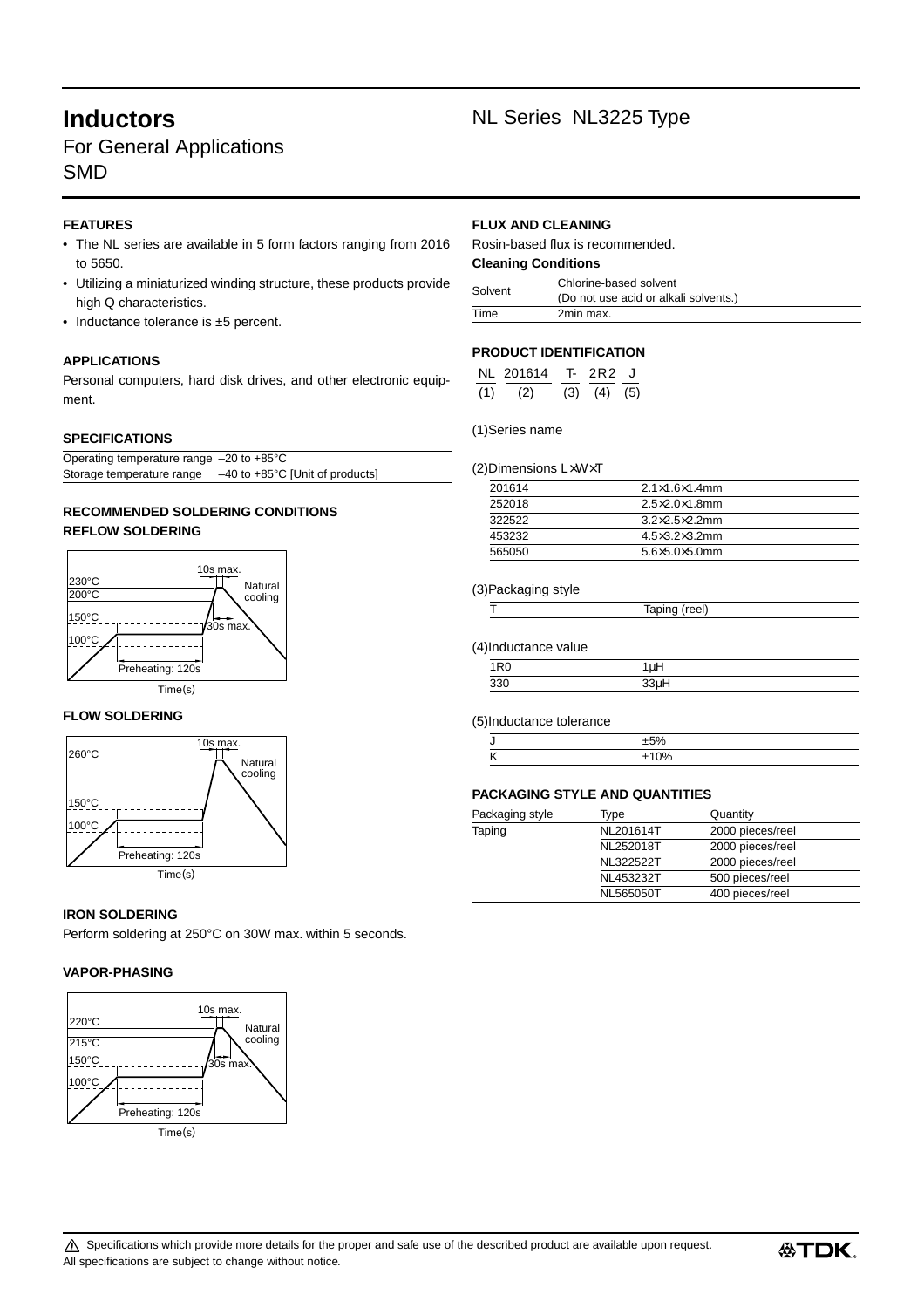For General Applications **SMD** 

### **SHAPES AND DIMENSIONS/RECOMMENDED PC BOARD PATTERN**



#### **ELECTRICAL CHARACTERISTICS**

| Inductance<br>(Hu) | Inductance<br>tolerance | Q<br>min.       | Test frequency<br>L, Q(MHz) | Self-resonant<br>frequency<br>(MHz)min. | DC resistance<br>$(\Omega)$ max. | Rated<br>current<br>$(mA)$ max. | Part No.        |
|--------------------|-------------------------|-----------------|-----------------------------|-----------------------------------------|----------------------------------|---------------------------------|-----------------|
| 0.01               | ±10, ±5%                | 15              | 100                         | 2500                                    | 0.13                             | 450                             | NL322522T-010X* |
| 0.012              | ±10, ±5%                | 17              | 100                         | 2300                                    | 0.14                             | 450                             | NL322522T-012X  |
| 0.015              | ±10, ±5%                | 19              | 100                         | 2100                                    | 0.16                             | 450                             | NL322522T-015X  |
| 0.018              | ±10, ±5%                | $\overline{21}$ | 100                         | 1900                                    | 0.18                             | 450                             | NL322522T-018X  |
| 0.022              | ±10, ±5%                | 23              | 100                         | 1700                                    | 0.2                              | 450                             | NL322522T-022X  |
| 0.027              | ±10, ±5%                | 23              | 100                         | 1500                                    | 0.22                             | 450                             | NL322522T-027X  |
| 0.033              | ±10, ±5%                | 25              | 100                         | 1400                                    | 0.24                             | 450                             | NL322522T-033X  |
| 0.039              | ±10, ±5%                | 25              | 100                         | 1300                                    | 0.27                             | 450                             | NL322522T-039X  |
| 0.047              | ±10, ±5%                | 26              | 100                         | 1200                                    | 0.3                              | 450                             | NL322522T-047X  |
| 0.056              | ±10, ±5%                | 26              | 100                         | 1100                                    | 0.33                             | 450                             | NL322522T-056X  |
| 0.068              | ±10, ±5%                | 27              | 100                         | 1000                                    | 0.36                             | 450                             | NL322522T-068X  |
| 0.082              | ±10, ±5%                | 27              | 100                         | 900                                     | 0.4                              | 450                             | NL322522T-082X  |
| 0.1                | ±10, ±5%                | 28              | 100                         | 700                                     | 0.44                             | 450                             | NL322522T-R10X  |
| 0.12               | ±10, ±5%                | 30              | 25.2                        | 500                                     | 0.22                             | 450                             | NL322522T-R12X  |
| 0.15               | ±10, ±5%                | 30              | 25.2                        | 450                                     | 0.25                             | 450                             | NL322522T-R15X  |
| 0.18               | ±10, ±5%                | 30              | 25.2                        | 400                                     | 0.28                             | 450                             | NL322522T-R18X  |
| 0.22               | ±10, ±5%                | 30              | 25.2                        | 350                                     | 0.32                             | 450                             | NL322522T-R22X  |
| 0.27               | ±10, ±5%                | 30              | 25.2                        | 320                                     | 0.36                             | 450                             | NL322522T-R27X  |
| 0.33               | ±10, ±5%                | 30              | 25.2                        | 300                                     | 0.4                              | 450                             | NL322522T-R33X  |
| 0.39               | ±10, ±5%                | 30              | 25.2                        | 250                                     | 0.45                             | 450                             | NL322522T-R39X  |
| 0.47               | ±10, ±5%                | 30              | 25.2                        | 220                                     | 0.5                              | 450                             | NL322522T-R47X  |
| 0.56               | ±10, ±5%                | 30              | 25.2                        | 180                                     | 0.55                             | 450                             | NL322522T-R56X  |
| 0.68               | ±10, ±5%                | 30              | 25.2                        | 160                                     | 0.6                              | 450                             | NL322522T-R68X  |
| 0.82               | ±10, ±5%                | 30              | 25.2                        | 140                                     | 0.65                             | 450                             | NL322522T-R82X  |
| 1                  | ±5%                     | 30              | 7.96                        | 120                                     | 0.7                              | 400                             | NL322522T-1R0J  |
| 1.2                | ±5%                     | 30              | 7.96                        | 100                                     | 0.75                             | 390                             | NL322522T-1R2J  |
| 1.5                | ±5%                     | 30              | 7.96                        | 85                                      | 0.85                             | 370                             | NL322522T-1R5J  |
| 1.8                | ±5%                     | 30              | 7.96                        | 80                                      | 0.9                              | 350                             | NL322522T-1R8J  |
| 2.2                | ±5%                     | 30              | 7.96                        | 75                                      | 1                                | 320                             | NL322522T-2R2J  |
| 2.7                | ±5%                     | 30              | 7.96                        | 70                                      | 1.1                              | 290                             | NL322522T-2R7J  |
| 3.3                | ±5%                     | 30              | 7.96                        | 60                                      | 1.2                              | 260                             | NL322522T-3R3J  |
| 3.9                | ±5%                     | $\overline{30}$ | 7.96                        | 55                                      | 1.3                              | 250                             | NL322522T-3R9J  |
| 4.7                | ±5%                     | 30              | 7.96                        | 50                                      | 1.5                              | 220                             | NL322522T-4R7J  |
| 5.6                | ±5%                     | 30              | 7.96                        | 45                                      | 1.6                              | 200                             | NL322522T-5R6J  |
| 6.8                | ±5%                     | 30              | 7.96                        | 40                                      | 1.8                              | 180                             | NL322522T-6R8J  |
| 8.2                | ±5%                     | 30              | 7.96                        | 35                                      | $\overline{2}$                   | 170                             | NL322522T-8R2J  |
| 10                 | ±5%                     | 30              | 2.52                        | 30                                      | 2.1                              | 150                             | NL322522T-100J  |
| 12                 | ±5%                     | 30              | 2.52                        | 20                                      | 2.5                              | 140                             | NL322522T-120J  |

∗ X: Please specify the inductance tolerance, K(±10%) or J(±5%)

• Inductance tolerance is only standard.

• Test equipment L, Q: YHP4194A IMPEDANCE ANALYZER (16085A+16093B+TDK TF-1) [L  $\geq 0.12\mu$ H]

SRF: HP8753C NETWORK ANALYZER

Rdc: MATSUSHITA VP-2941A DIGITAL MILLIOHM METER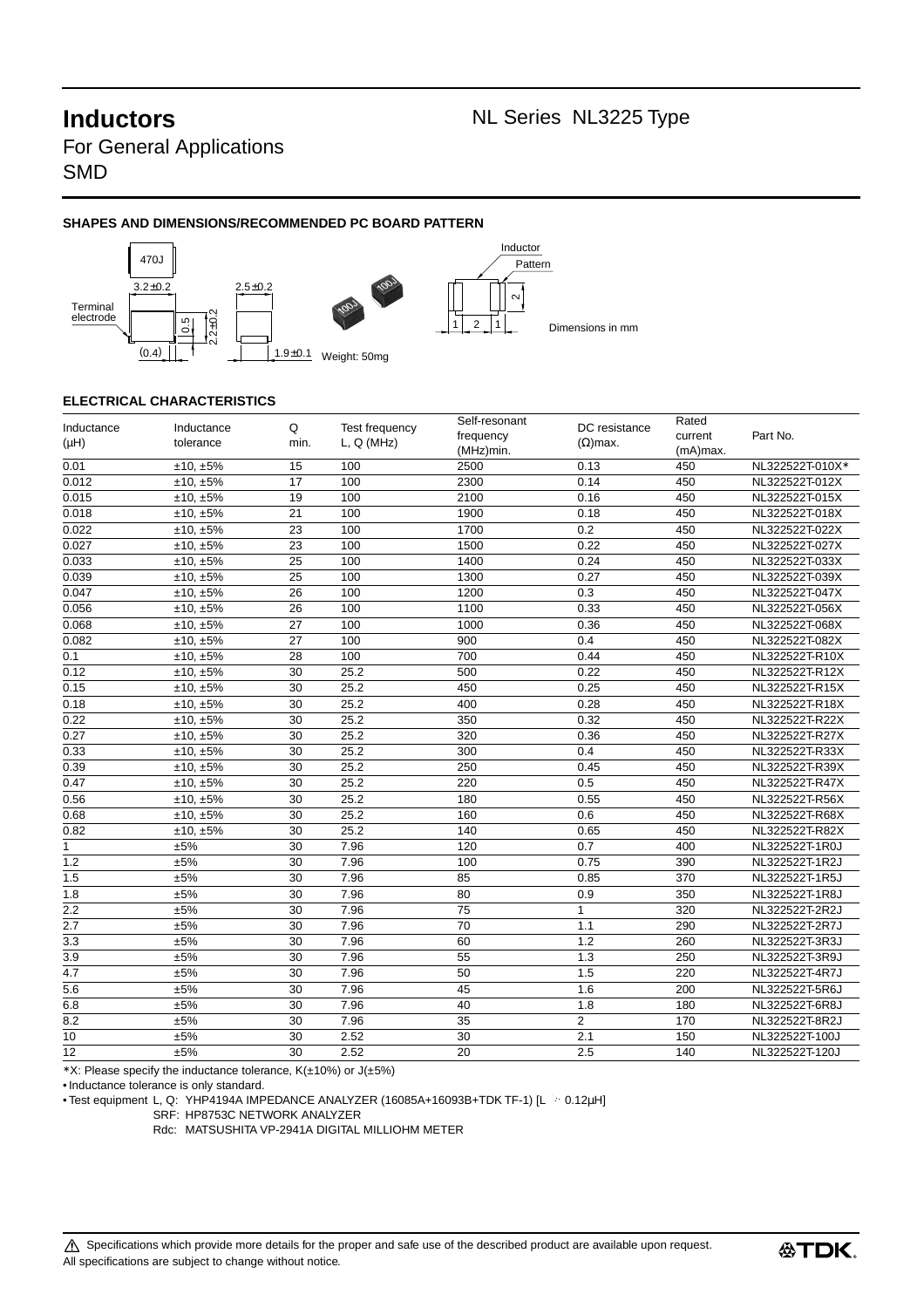# **Inductors** NL Series NL3225 Type For General Applications SMD

#### **ELECTRICAL CHARACTERISTICS**

| Inductance | Inductance | Q    | Test frequency | Self-resonant          | DC resistance   | Rated                  |                |
|------------|------------|------|----------------|------------------------|-----------------|------------------------|----------------|
| (HH)       | tolerance  | min. | L, Q(MHz)      | frequency<br>(MHz)min. | $(\Omega)$ max. | current<br>$(mA)$ max. | Part No.       |
| 15         | ±5%        | 30   | 2.52           | 20                     | 2.8             | 130                    | NL322522T-150J |
| 18         | ±5%        | 30   | 2.52           | 20                     | 3.3             | 120                    | NL322522T-180J |
| 22         | ±5%        | 30   | 2.52           | 20                     | 3.7             | 110                    | NL322522T-220J |
| 27         | ±5%        | 30   | 2.52           | 20                     | 5               | 80                     | NL322522T-270J |
| 33         | ±5%        | 30   | 2.52           | 17                     | 5.6             | 70                     | NL322522T-330J |
| 39         | ±5%        | 30   | 2.52           | 16                     | 6.4             | 65                     | NL322522T-390J |
| 47         | ±5%        | 30   | 2.52           | 15                     | $\overline{7}$  | 60                     | NL322522T-470J |
| 56         | ±5%        | 30   | 2.52           | 13                     | 8               | 55                     | NL322522T-560J |
| 68         | ±5%        | 30   | 2.52           | 12                     | 9               | 50                     | NL322522T-680J |
| 82         | ±5%        | 30   | 2.52           | 11                     | 10              | 45                     | NL322522T-820J |
| 100        | ±5%        | 20   | 0.796          | 10                     | 10              | 40                     | NL322522T-101J |
| 120        | ±5%        | 20   | 0.796          | 10                     | 11              | 70                     | NL322522T-121J |
| 150        | ±5%        | 20   | 0.796          | 8                      | 15              | 65                     | NL322522T-151J |
| 180        | ±5%        | 20   | 0.796          | $\overline{7}$         | 17              | 60                     | NL322522T-181J |
| 220        | ±5%        | 20   | 0.796          | 7                      | 21              | 50                     | NL322522T-221J |
| 270        | ±5%        | 20   | 0.796          | 6                      | 28              | 45                     | NL322522T-271J |
| 330        | ±5%        | 20   | 0.796          | 5                      | 34              | 40                     | NL322522T-331J |
| 390        | ±5%        | 20   | 0.796          | 5                      | 42              | 35                     | NL322522T-391J |
| 470        | ±5%        | 20   | 0.796          | 4                      | 40              | 25                     | NL322522T-471J |

• Inductance tolerance is only standard.

• Test equipment L, Q: YHP4194A IMPEDANCE ANALYZER (16085A+16093B+TDK TF-1)  $IL \geq 0.12$ uHl

SRF: HP8753C NETWORK ANALYZER

Rdc: MATSUSHITA VP-2941A DIGITAL MILLIOHM METER

### **TYPICAL ELECTRICAL CHARACTERISTICS INDUCTANCE vs. FREQUENCY CHARACTERISTICS INDUCTANCE CHANGE vs. DC**





# **SUPERPOSITION CHARACTERISTICS**